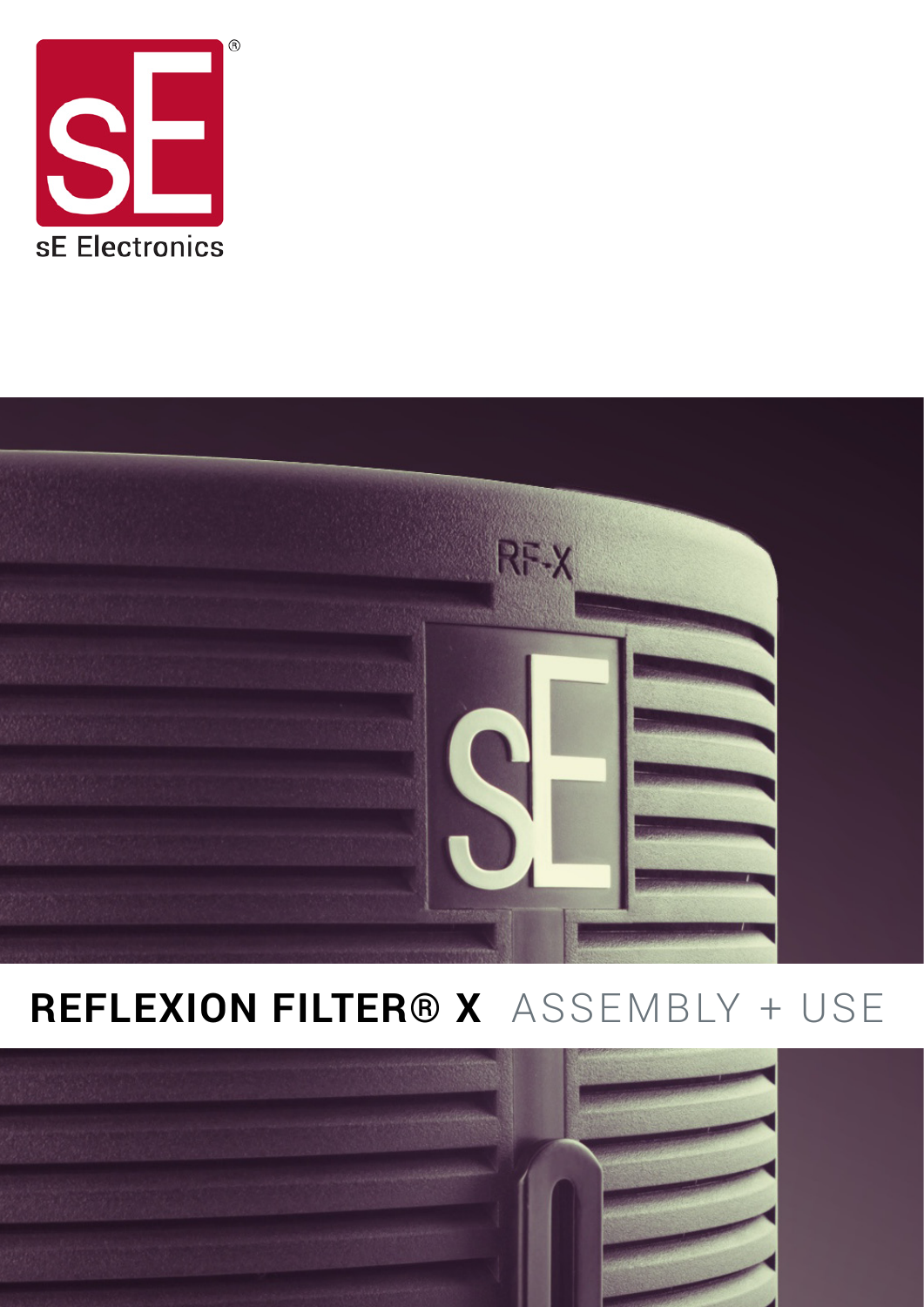Thank you for purchasing an sE Electronics RF-X! We hope it helps make your tracks sound great - no matter WHERE you're recording.



## STEP ONE

The first step is to attach the hardware to the stand, which is done by screwing the bracket onto the top of a mic stand, where the mic or shockmount normally attaches.

*\*There's an adapter screwed inside this connector for a European mic thread size - if you remove the adapter, the connector will fit US mic stands.*



Use the lever on top of the L bracket to tighten it, but not too tight, as you'll probably need to shift it slightly later.



## STEP TWO

Next, attach the filter to the vertical portion of the L bracket by inserting the two included screws through the vertical cutout in the L bracket, and into the two screw holes on the back of the RFX.